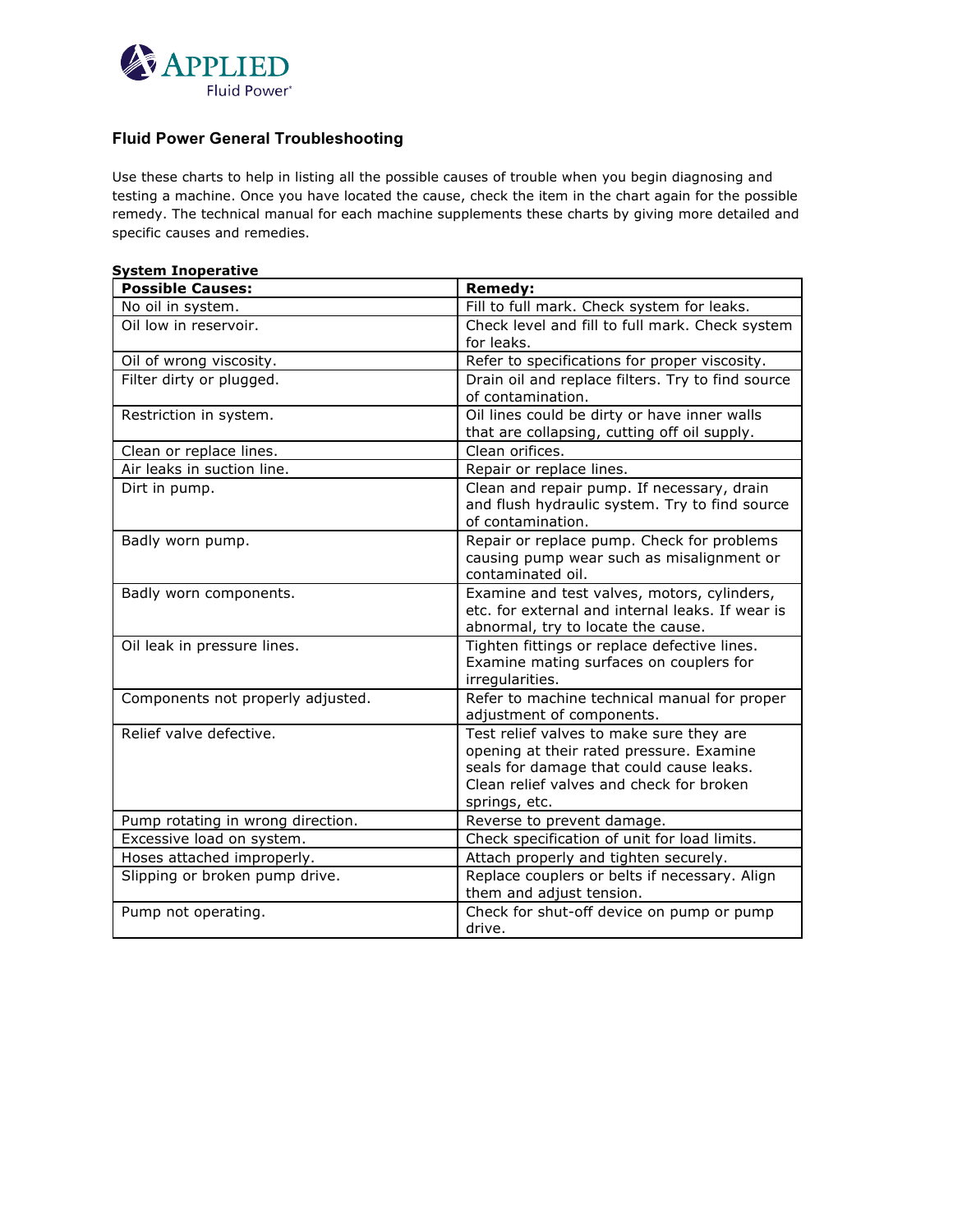

## **System Operates Erratically**

| <b>Possible Causes:</b>                | <b>Remedy:</b>                                                                                                                                                                 |
|----------------------------------------|--------------------------------------------------------------------------------------------------------------------------------------------------------------------------------|
| Air in system.                         | Examine suction side of system for leaks.<br>Make sure oil level is correct. Oil leaks on the<br>pressure side of system could account for loss<br>of oil.                     |
| Cold oil.                              | Viscosity of oil may be too high at start of<br>warm-up period. Allow oil to warm up to<br>operating temperature before using hydraulic<br>functions.                          |
| Components sticking or binding.        | Check for dirt or gummy deposits. If<br>contaminated, try to find the source of<br>contamination. Check for worn or bent parts.                                                |
| Pump damaged.                          | Check for broken or worn parts. Determine<br>cause of pump damage.                                                                                                             |
| Dirt in relief valves.                 | Clean relief valves or replace.                                                                                                                                                |
| Restriction in filter or suction line. | Suction line could be dirty or have inner walls<br>that are collapsing, cutting off oil supply.<br>Clean or replace suction line. Also, check filter<br>line for restrictions. |

## **System Operates Slowly**

| <b>Possible Causes:</b>                    | <b>Remedy:</b>                                                                                  |
|--------------------------------------------|-------------------------------------------------------------------------------------------------|
| Cold oil.                                  | Allow oil to warm up before operating                                                           |
|                                            | machine.                                                                                        |
| Oil viscosity too heavy.                   | Use oil recommended by the manufacturer.                                                        |
| Insufficient engine speed.                 | Refer to operator's manual for recommended                                                      |
|                                            | speed. If machine has a governor, it may                                                        |
|                                            | need adjustment.                                                                                |
| Low oil supply.                            | Check reservoir and add oil if necessary.                                                       |
|                                            | Check system for leaks that could cause loss                                                    |
|                                            | of oil.                                                                                         |
| Adjustable orifice restricted too much.    | Back out orifice and adjust it. Check machine                                                   |
|                                            | specifications for proper setting.                                                              |
| Air in system.                             | Check suction side of the system for leaks.                                                     |
| Badly worn pump.                           | Repair or replace pump. Check for problems                                                      |
|                                            | causing pump wear such as misalignment or                                                       |
|                                            | contaminated oil.                                                                               |
| Restriction in suction line or filter.     | Suction line could be dirty or have inner walls                                                 |
|                                            | that are collapsing to cut off oil supply. Clean<br>or replace suction line. Examine filter for |
|                                            | plugging.                                                                                       |
| Relief valves not properly set or leaking. | Test relief valves to make sure they are                                                        |
|                                            | opening at their rated pressure. Examine                                                        |
|                                            | valves for damaged seats that could leak.                                                       |
| Badly worn components.                     | Examine and test valves, motors, cylinders,                                                     |
|                                            | etc. for external and internal leaks. If wear is                                                |
|                                            | abnormal, try to locate the cause.                                                              |
| Valve or regulators plugged.               | Clean dirt from components. Clean orifices.                                                     |
|                                            | Check for source of dirt and correct.                                                           |
| Oil leak in pressure lines.                | Tighten fittings or replace defective lines.                                                    |
|                                            | Examine mating surfaces on couplers for                                                         |
|                                            | irregularities.                                                                                 |
| Components not properly adjusted.          | Refer to machine technical manual for proper                                                    |
|                                            | adjustment of components.                                                                       |